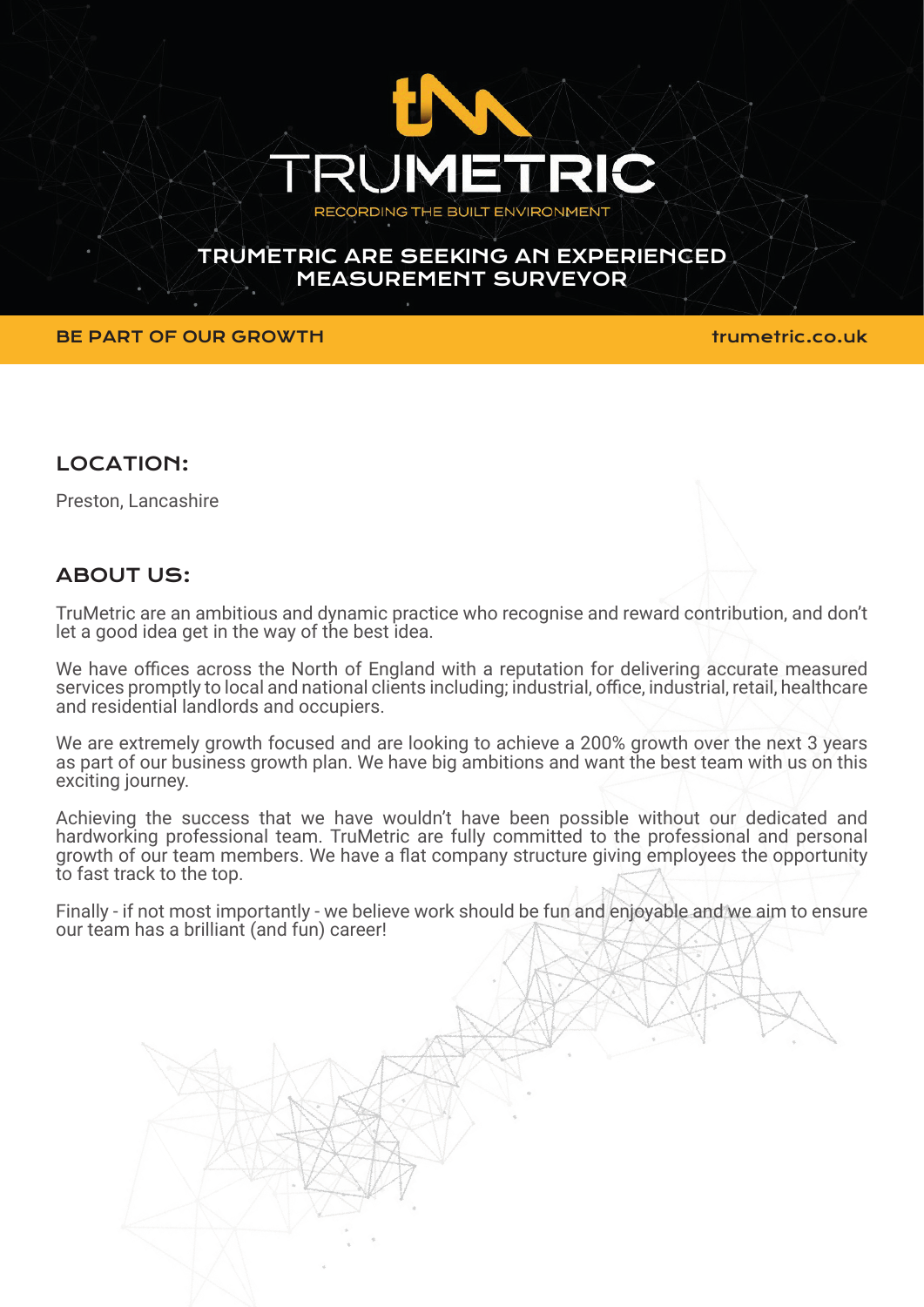# THE ROLE (INCLUDES BUT IS NOT LIMITED TO):

- Managing a full range of measured building and area referencing surveys of a wide variety of building types, including; office, retail, industrial, healthcare, and residential.
- You will be experienced in utilising various forms/types of measuring equipment from 3D laser scanners to Total Stations, etc.
- You will ideally have experience of piloting drones to provide video and measured data training will be provided if required.
- You will project manage junior surveyors in the delivery of survey data collection and production.
- There will be a balance of site and office-based work. With a reasonable amount of traveling and occasional away-working required.
- You will ensure that all projects meet the necessary company standards, such as; quality, data management and health & safety.
- You will take responsibility for data, from collection to final delivery, using the most appropriate technology and methodology to meet the project specification.

**Allen** 

- Target KPI's will be established and reviewed in regular reviews to aid your development in the team.
- You will be responsible for recording time accurately and completing weekly timesheets.
- Responsibility for own continuous professional/learning.
- Respect and follow company Core Values.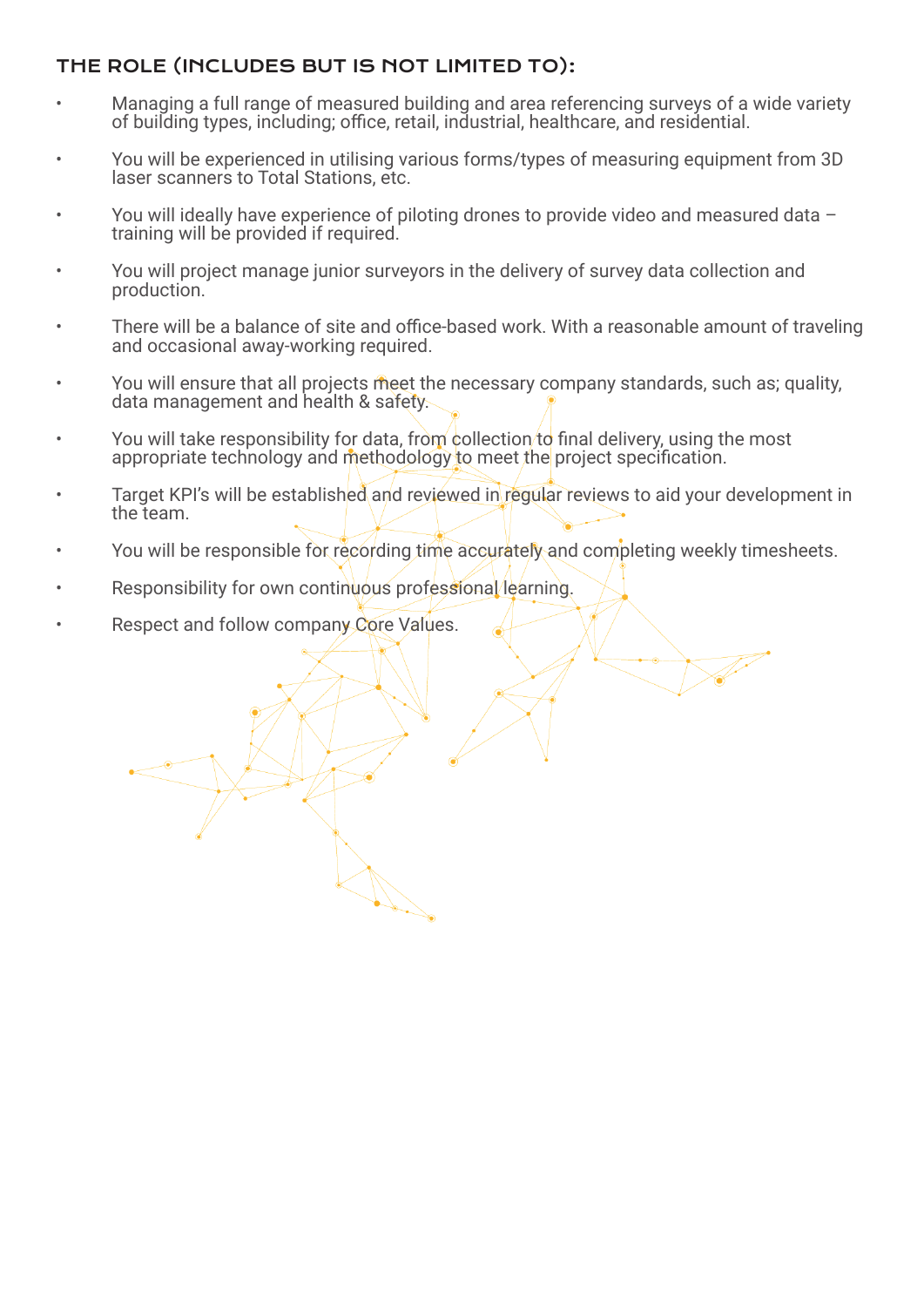# THE PACKAGE (INCLUDES BUT IS NOT LIMITED TO):

Recruiting and developing the best graduates is fundamental to our growth plans and we recognise and reward our employees by offering competitive salaries and transparent bonus scheme and a range of additional benefits that include:

- Salary range (depending on experience and office location).
- On target bonus of £4-5k. Your potential bonus pot being visible throughout the year and updated monthly.
- Clear and planned progression route Fast track to the top for outstanding performers.
- Core working hours between 10am-4pm, with opportunity for flexible working to achieve 40 hours per week.
- 1-1 monthly meetings with your line manager to ensure your wellbeing and personal development.
- Training and development opportunities.
- 25 days' annual leave (increasing with service) + bank holidays.
- Pension with Employer contribution.
- Wellbeing support including financial, training and nutrition.
- Inclusive, professional and fun culture.
- Regular team social and charity events.
- Payment of relevant professional accreditations.
- Mileage expenses at £0.45 per mile.